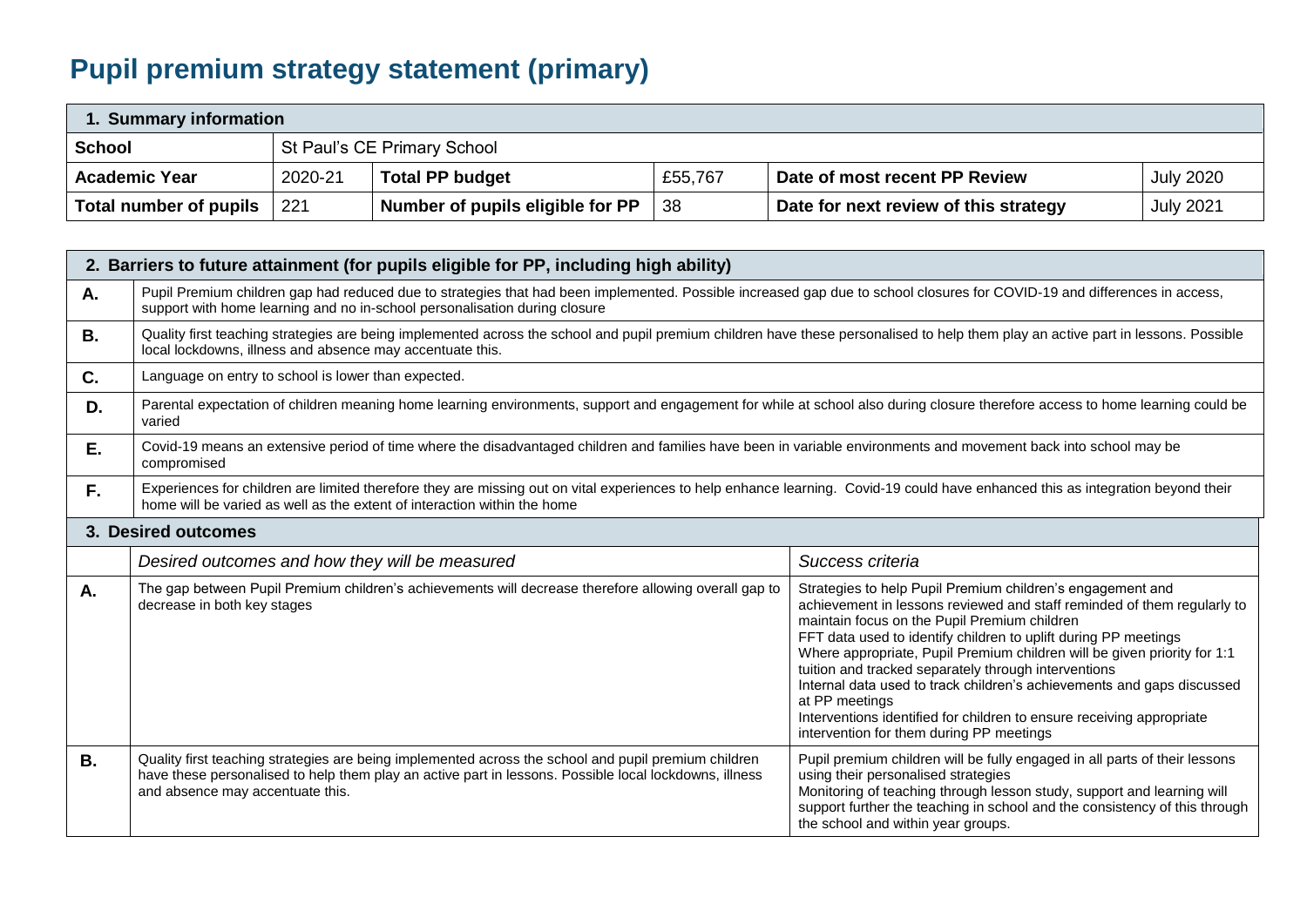|         |                                                                                                                                                                                                                                                                                                                                                                                                                                                       | Internal data used to track children's achievements and discussed at PP<br>meetings shows identified children are making accelerated progress in<br>order to close the attainment gap<br>Tracking of remote learning for PP pupils                                                                                                                                |
|---------|-------------------------------------------------------------------------------------------------------------------------------------------------------------------------------------------------------------------------------------------------------------------------------------------------------------------------------------------------------------------------------------------------------------------------------------------------------|-------------------------------------------------------------------------------------------------------------------------------------------------------------------------------------------------------------------------------------------------------------------------------------------------------------------------------------------------------------------|
| $C_{1}$ | High quality texts will be used to allow children to access a rich range of vocabulary and this will be<br>highlighted within lessons and provided on display for children to access when writing independently<br>resulting in an increased range of rich vocabulary used by the children within their own writing. High<br>quality texts also available for access through reading schemes. Vocabulary developed through<br>Wellcom support in EYFS | Medium term plans identifiy vocabulary in all areas. Wellcom support for<br>children in Reception.<br>Learning walks allow specific observation for the teaching of vocabulary<br>and specific resources developed to help this<br>Reading across the school supports teaching of vocabulary specific<br>skills.                                                  |
| D.      | Parents will be aware of the high expectations of their children and what this involves.                                                                                                                                                                                                                                                                                                                                                              | High expectations communicated and explained during parents evenings<br>Communication between home and school for Pupil Premium pupils and<br>how to support their learning.                                                                                                                                                                                      |
| E.      | Attendance of children is lower therefore gaps are not being closed and can increase as missing further<br>lessons                                                                                                                                                                                                                                                                                                                                    | Attendance tracked and monitored by the office and data provided each<br>week to Pupil Premium lead to help quickly identify those at risk of<br>struggling to return to school after school closures. Nurture support<br>provided by HLTA to help outside issues that may be hindering<br>attendance<br>Children with attendance below 90% targeted for support. |
| F.      | Experiences for children are limited therefore they are missing out on vital experiences to help enhance<br>learning and ensure they have high expectations for themselves                                                                                                                                                                                                                                                                            | All children go on trips organised for their year group, funded by the<br>school where necessary<br>Visitors in school as well as a trip to enrich experiences<br>Sensory Room used to help provide experiences children may have<br>missed out on<br>Examples of aspirational futures provided through visitors, speakers<br>through the curriculum.             |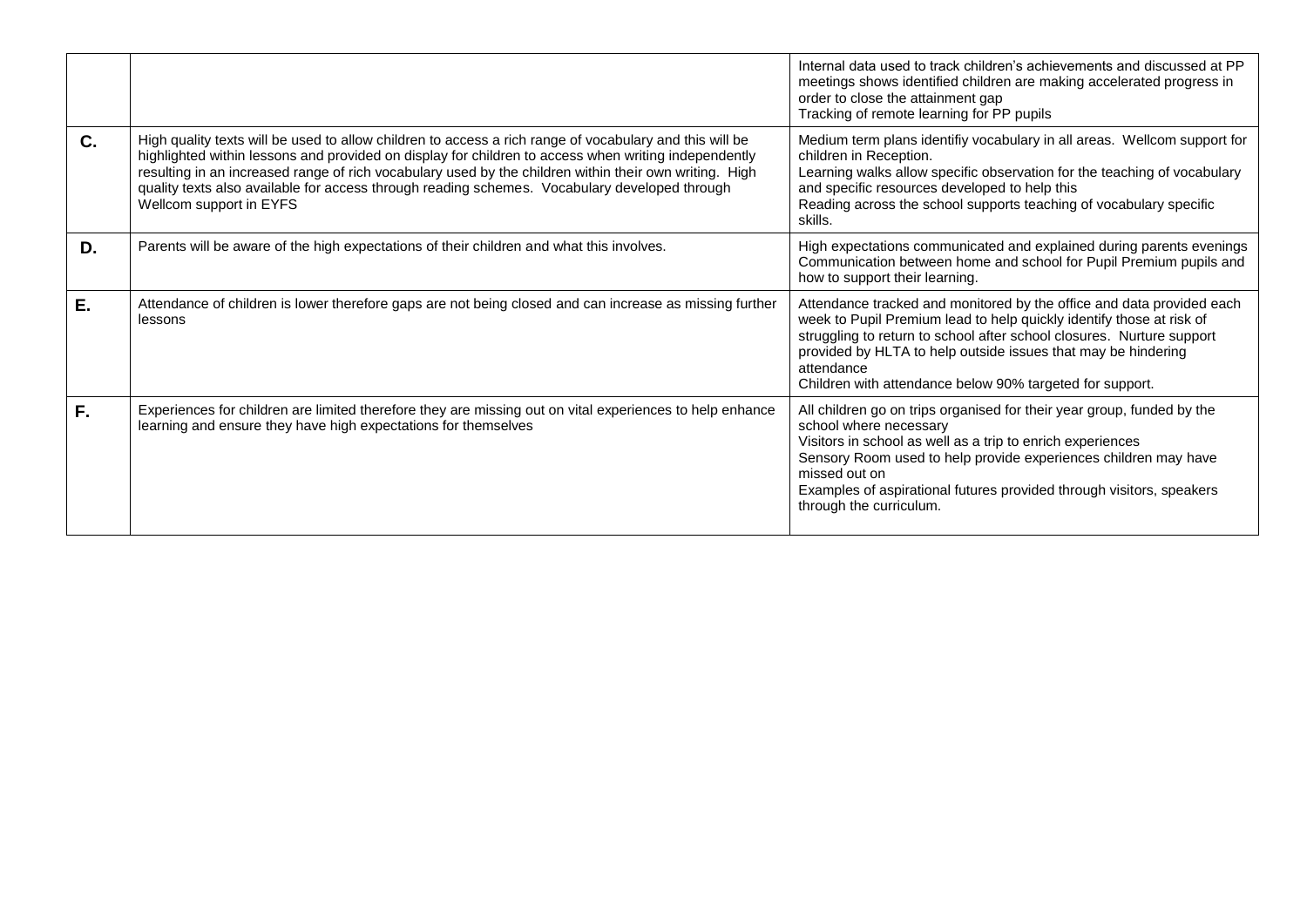| 4. Planned expenditure                                                                                                                                                                      |                                                                                                                                                                                                                                                                           |                                                                                                                                                                                                                                                                                                                                                                                                                                                 |                                                                                                                                                                                                                                    |                   |                                            |  |  |  |  |  |  |
|---------------------------------------------------------------------------------------------------------------------------------------------------------------------------------------------|---------------------------------------------------------------------------------------------------------------------------------------------------------------------------------------------------------------------------------------------------------------------------|-------------------------------------------------------------------------------------------------------------------------------------------------------------------------------------------------------------------------------------------------------------------------------------------------------------------------------------------------------------------------------------------------------------------------------------------------|------------------------------------------------------------------------------------------------------------------------------------------------------------------------------------------------------------------------------------|-------------------|--------------------------------------------|--|--|--|--|--|--|
| Academic year                                                                                                                                                                               | 2020-21                                                                                                                                                                                                                                                                   |                                                                                                                                                                                                                                                                                                                                                                                                                                                 |                                                                                                                                                                                                                                    |                   |                                            |  |  |  |  |  |  |
| The three headings below enable schools to demonstrate how they are using the pupil premium to improve classroom pedagogy, provide targeted<br>support and support whole school strategies. |                                                                                                                                                                                                                                                                           |                                                                                                                                                                                                                                                                                                                                                                                                                                                 |                                                                                                                                                                                                                                    |                   |                                            |  |  |  |  |  |  |
| i. Quality of teaching for all                                                                                                                                                              |                                                                                                                                                                                                                                                                           |                                                                                                                                                                                                                                                                                                                                                                                                                                                 |                                                                                                                                                                                                                                    |                   |                                            |  |  |  |  |  |  |
| <b>Desired outcome</b>                                                                                                                                                                      | <b>Chosen action /</b><br>approach                                                                                                                                                                                                                                        | What is the evidence and rationale<br>for this choice?                                                                                                                                                                                                                                                                                                                                                                                          | How will you ensure it is<br>implemented well?                                                                                                                                                                                     | <b>Staff lead</b> | When will you<br>review<br>implementation? |  |  |  |  |  |  |
| The gap between Pupil<br>Premium children's<br>achievements will<br>decrease therefore<br>allowing overall gap to<br>decrease in both key<br>stages                                         | FFT data reviewed in PP<br>meetings and aspirational<br>targets set<br>TA's deliver intervention in<br>groups based on need in<br>the afternoons<br>High quality teaching<br>continues with consistent<br>use of personalised<br>strategies for pupil<br>premium children | PP meetings encourage increased<br>expectations of all vulnerable groups,<br>particularly PP children. The identified<br>children will be targeted for discussion at<br>future PP meetings<br>Specific gaps will be identified through data<br>analysis and discussion. Intervention groups<br>will be set up that cover the gaps and be<br>delivered by TA's. Pixl TCCs to support this.<br>Recovery curriculum focussed on Pupil<br>Wellbeing | Impact of intervention measured and<br>records kept<br>PP meetings discussions to ensure<br>correct intervention provided and<br>adapted as needed<br>Learning walks/Lesson study<br>Data Analysis to identify reduction in<br>gap |                   | Termly                                     |  |  |  |  |  |  |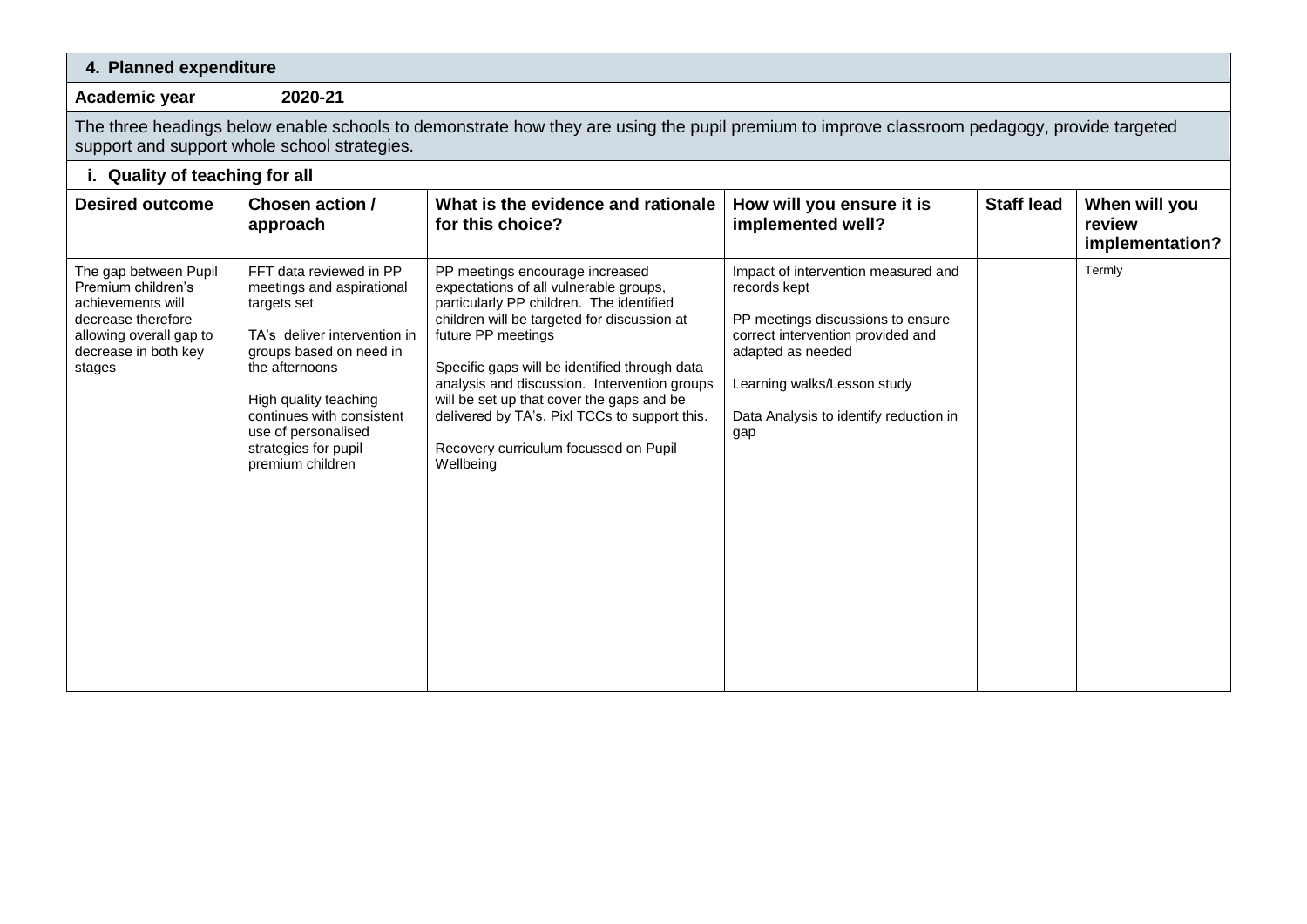| Quality first teaching<br>strategies are being<br>implemented across the | Learning walks and<br>feedback to develop<br>strategies and new         | High quality first teaching is shown to be the<br>most effective in promoting higher<br>achievement so that playing catch up is not | PP meetings discussions to ensure<br>correct intervention provided and<br>adapted as needed                | Termly |
|--------------------------------------------------------------------------|-------------------------------------------------------------------------|-------------------------------------------------------------------------------------------------------------------------------------|------------------------------------------------------------------------------------------------------------|--------|
| school and pupil<br>premium children have                                | approaches                                                              | needed.                                                                                                                             |                                                                                                            |        |
| these personalised to<br>help them play an active                        | Lesson study to develop<br>strategies and new                           | Consistent use of strategies that have helped<br>Pupil Premium children achieve the high                                            | Learning walks/Lesson study                                                                                |        |
| part in lessons. Possible<br>local lockdowns, illness<br>and absence may | approaches to lessons to<br>allow Pupil Premium<br>children to be fully | expectations in lessons                                                                                                             | Data Analysis to identify reduction in<br>gap by achievement of target or<br>objective and to set new ones |        |
| accentuate this.                                                         | engaged and progress at<br>an accelerated rate                          |                                                                                                                                     |                                                                                                            |        |
|                                                                          |                                                                         |                                                                                                                                     |                                                                                                            |        |
|                                                                          |                                                                         |                                                                                                                                     |                                                                                                            |        |
|                                                                          |                                                                         |                                                                                                                                     |                                                                                                            |        |
|                                                                          |                                                                         |                                                                                                                                     |                                                                                                            |        |
|                                                                          |                                                                         |                                                                                                                                     |                                                                                                            |        |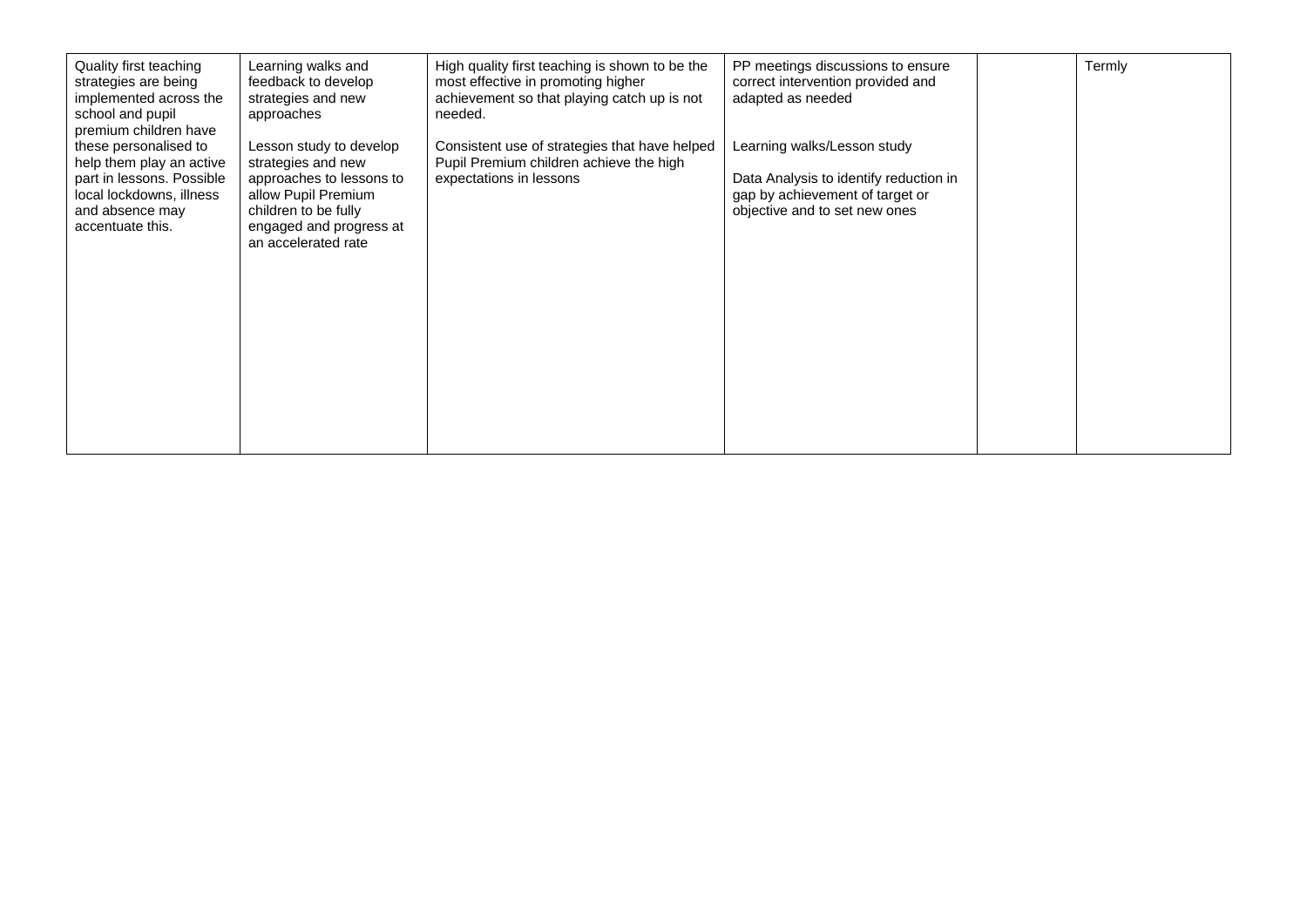| High quality texts will be<br>used to allow children to                                                                                                                                                                                                                                                                                                  | Staff to identify high quality<br>texts to use for themes                                                                                                                                                                                                                                                                       | Using high quality texts with a rich<br>vocabulary helps the children to develop                                                                                                                                                                                                                                                                                                                                                                               | Learning walks/Lesson study                        | Termly |
|----------------------------------------------------------------------------------------------------------------------------------------------------------------------------------------------------------------------------------------------------------------------------------------------------------------------------------------------------------|---------------------------------------------------------------------------------------------------------------------------------------------------------------------------------------------------------------------------------------------------------------------------------------------------------------------------------|----------------------------------------------------------------------------------------------------------------------------------------------------------------------------------------------------------------------------------------------------------------------------------------------------------------------------------------------------------------------------------------------------------------------------------------------------------------|----------------------------------------------------|--------|
| access a rich range of<br>vocabulary and this will                                                                                                                                                                                                                                                                                                       | where a rich vocabulary is<br>available                                                                                                                                                                                                                                                                                         | vocabulary range, an understanding of the<br>vocabulary used and how to implement it                                                                                                                                                                                                                                                                                                                                                                           | Reading scheme and library updated                 |        |
| be highlighted within                                                                                                                                                                                                                                                                                                                                    |                                                                                                                                                                                                                                                                                                                                 | themselves                                                                                                                                                                                                                                                                                                                                                                                                                                                     | Library timetables for use                         |        |
| lessons and provided on<br>display for children to<br>access when writing<br>independently resulting<br>in an increased range of<br>rich vocabulary used by<br>the children within their<br>own writing. High quality<br>texts also available for<br>access through reading<br>schemes. Vocabulary<br>developed through the<br>child's learning journey. | Vocabulary displayed for<br>children to access when<br>working independently<br>Love for reading developed<br>through the school through<br>stimulating, relaxing and<br>enjoyable reading areas in<br>each classroom that<br>promote relevant and up to<br>date books that expose<br>children to a rich range of<br>vocabulary | Reading areas developed to help create a<br>stimulating, relaxing and enjoyable reading<br>environment in each classroom promoting<br>encouraging all to read and promote a love<br>for reading. This again exposes children to a<br>greater range of rich vocabulary which they<br>can include in their writing.<br>Wellcom intervention to be implemented in<br>Nursery and Reception<br>Medium term plans to identify progressive<br>vocabulary for display | Reading area a non-negotiable for the<br>classroom |        |
|                                                                                                                                                                                                                                                                                                                                                          |                                                                                                                                                                                                                                                                                                                                 |                                                                                                                                                                                                                                                                                                                                                                                                                                                                |                                                    |        |
|                                                                                                                                                                                                                                                                                                                                                          |                                                                                                                                                                                                                                                                                                                                 |                                                                                                                                                                                                                                                                                                                                                                                                                                                                |                                                    |        |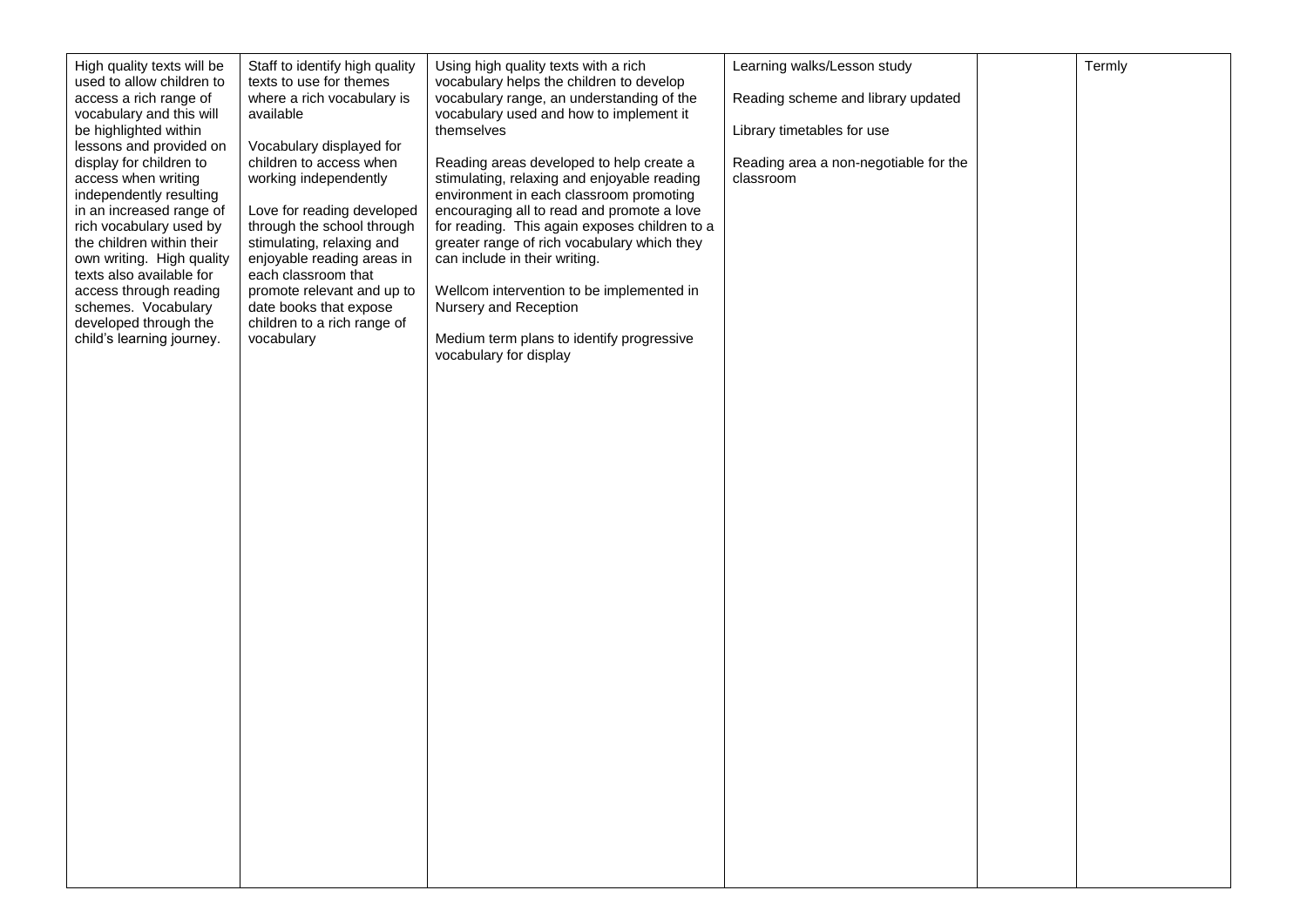|                                                                                                                                                                      |                                                                                                  |                                                                                                                                                                                                                                                                                                                                                                                                                                                                                                                                                                                                                                                                                                                                                          |                                                                                                                                                                                                                                                                                   | <b>Total budgeted cost</b> | £10,000                                    |
|----------------------------------------------------------------------------------------------------------------------------------------------------------------------|--------------------------------------------------------------------------------------------------|----------------------------------------------------------------------------------------------------------------------------------------------------------------------------------------------------------------------------------------------------------------------------------------------------------------------------------------------------------------------------------------------------------------------------------------------------------------------------------------------------------------------------------------------------------------------------------------------------------------------------------------------------------------------------------------------------------------------------------------------------------|-----------------------------------------------------------------------------------------------------------------------------------------------------------------------------------------------------------------------------------------------------------------------------------|----------------------------|--------------------------------------------|
| ii. Targeted support                                                                                                                                                 |                                                                                                  |                                                                                                                                                                                                                                                                                                                                                                                                                                                                                                                                                                                                                                                                                                                                                          |                                                                                                                                                                                                                                                                                   |                            |                                            |
| <b>Desired outcome</b>                                                                                                                                               | <b>Chosen</b><br>action/approach                                                                 | What is the evidence and rationale<br>for this choice?                                                                                                                                                                                                                                                                                                                                                                                                                                                                                                                                                                                                                                                                                                   | How will you ensure it is<br>implemented well?                                                                                                                                                                                                                                    | <b>Staff lead</b>          | When will you<br>review<br>implementation? |
| Parents will be aware of<br>the high expectations of<br>their children and what<br>this involves. Closing<br>gap of PP children<br>through targeted<br>interventions | Targeted interventions<br>1:1 tuition where<br>appropriate<br>Small group tuition as<br>required | The impact of TA's is proven to be greater<br>when delivering research based<br>interventions rather than simply supporting<br>the teacher in class. This will begin to be<br>embedded through the school<br>The impact of TA's is proven to be greater<br>when delivering research based<br>interventions based on children's previous<br>achievements rather than simply supporting<br>the teacher in class. Specific gaps will be<br>identified through data analysis and<br>discussion between class teacher and<br>Inclusion team. Intervention groups will be<br>set up that cover the gaps and will be<br>delivered by TA's to help with the limited<br>amount of TA time available for intervention.<br>This will be embedded through the school | Impact of intervention measured and<br>records kept<br>PP meeting discussions to ensure<br>correct intervention provided and<br>adapted as needed<br>Learning walks<br>Data Analysis to identify reduction in<br>gap by achievement of target or<br>objective and to set new ones |                            | Termly                                     |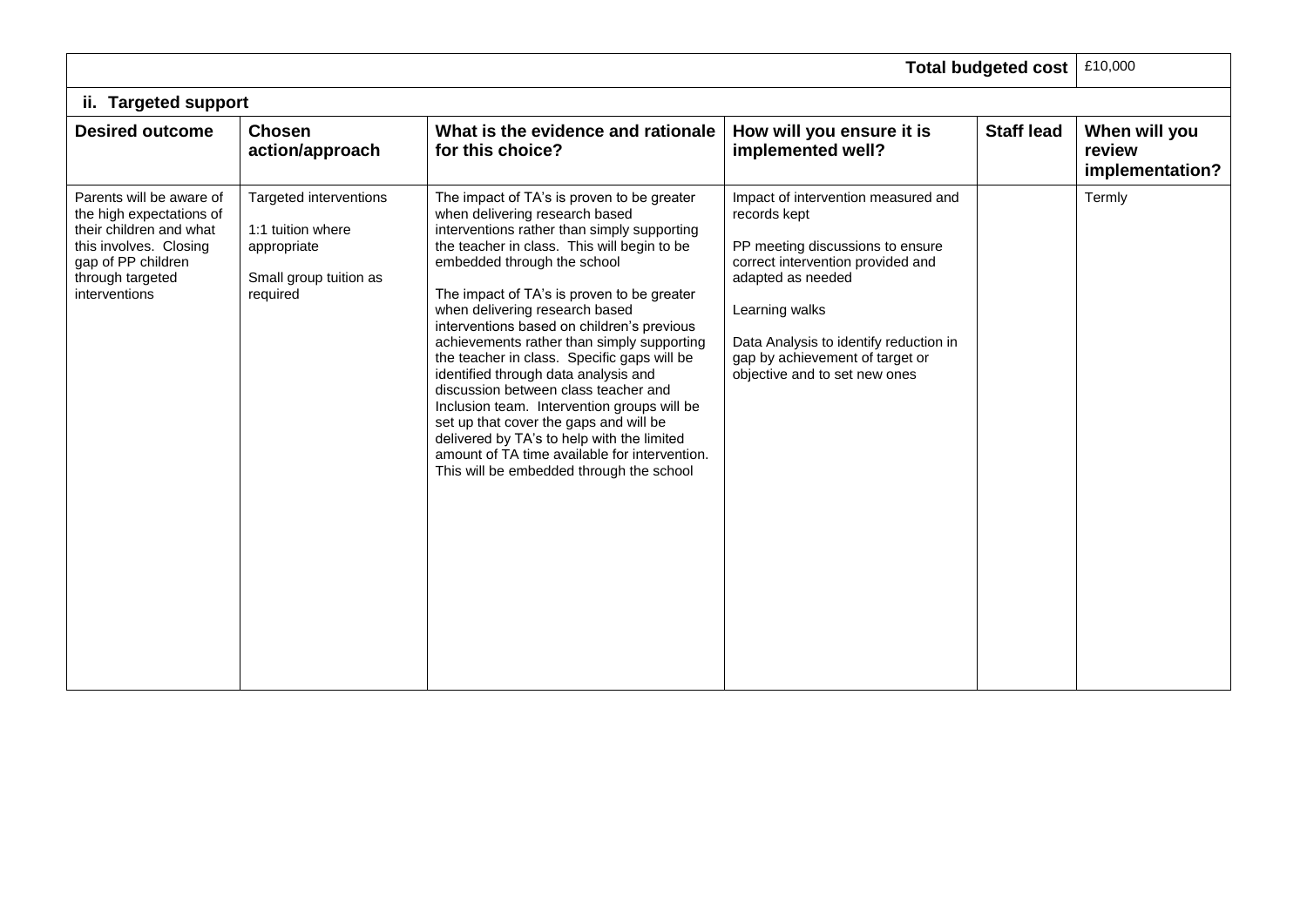| Attendance of children is<br>lower therefore gaps are<br>not being closed and can<br>increase as missing<br>further lessons   | Monitor Pupil premium<br>children's attendance.<br>Support for pupils under<br>90% | Staff will be delivering a 'well-being'<br>curriculum during the first two weeks of<br>school to help with this and identify where<br>support may need to be introduced<br>Nurture groups identified and provided<br>following this.                                                                                                                           | Attendance rates improved<br>PP meetings discussions to ensure<br>correct intervention provided and<br>adapted as needed<br>Data Analysis to identify reduction in<br>gap by achievement of target or<br>objective and to set new ones and<br>ensure pre-teaching identified if<br>necessary |  |                   |  |  |
|-------------------------------------------------------------------------------------------------------------------------------|------------------------------------------------------------------------------------|----------------------------------------------------------------------------------------------------------------------------------------------------------------------------------------------------------------------------------------------------------------------------------------------------------------------------------------------------------------|----------------------------------------------------------------------------------------------------------------------------------------------------------------------------------------------------------------------------------------------------------------------------------------------|--|-------------------|--|--|
| Experiences for children<br>are limited therefore they<br>are missing out on vital<br>experiences to help<br>enhance learning | School trips contribution<br>funded where appropriate                              | Pupil Premium children can have limited<br>experiences outside of school which can<br>hinder achievements, if not at the present<br>then in the future, as they do not have the<br>experience to call upon to support them or<br>the exposure to an experience to allow them<br>to aim for it.<br>School trip contributions to support<br>attendance on trips. | Pupil voice                                                                                                                                                                                                                                                                                  |  | Termly<br>£45,767 |  |  |
| <b>Total budgeted cost</b>                                                                                                    |                                                                                    |                                                                                                                                                                                                                                                                                                                                                                |                                                                                                                                                                                                                                                                                              |  |                   |  |  |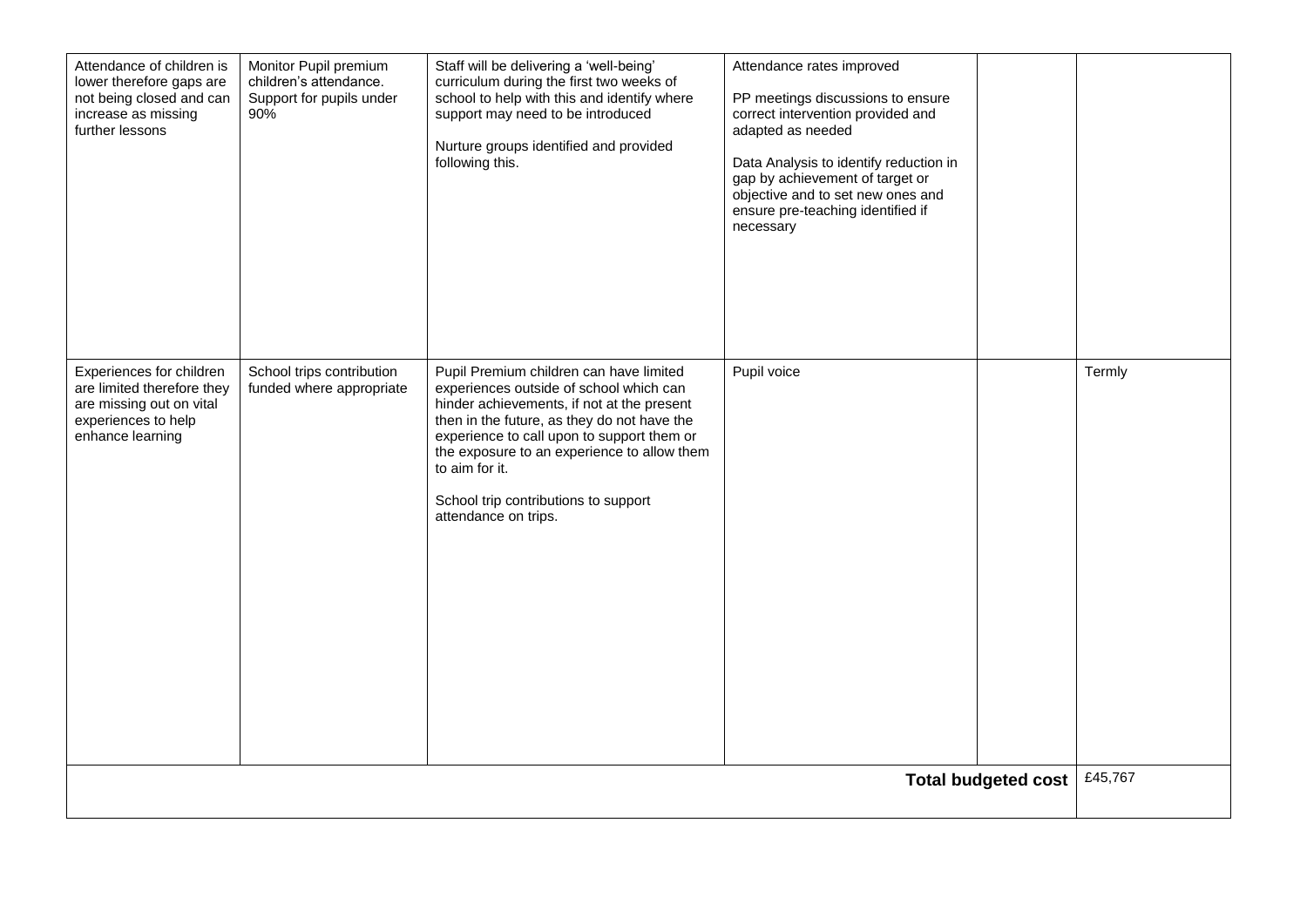| 5. Review of expenditure                                                                                                                                                                                                                                            |                                                                                                                                                              |                                                                                                                                                                                                                                                                                                                                                                                                      |                                                                                                                                                                                                              |             |  |  |  |  |  |
|---------------------------------------------------------------------------------------------------------------------------------------------------------------------------------------------------------------------------------------------------------------------|--------------------------------------------------------------------------------------------------------------------------------------------------------------|------------------------------------------------------------------------------------------------------------------------------------------------------------------------------------------------------------------------------------------------------------------------------------------------------------------------------------------------------------------------------------------------------|--------------------------------------------------------------------------------------------------------------------------------------------------------------------------------------------------------------|-------------|--|--|--|--|--|
| <b>Previous Academic Year</b>                                                                                                                                                                                                                                       |                                                                                                                                                              |                                                                                                                                                                                                                                                                                                                                                                                                      |                                                                                                                                                                                                              |             |  |  |  |  |  |
| i. Quality of teaching for all                                                                                                                                                                                                                                      |                                                                                                                                                              |                                                                                                                                                                                                                                                                                                                                                                                                      |                                                                                                                                                                                                              |             |  |  |  |  |  |
| <b>Desired outcome</b>                                                                                                                                                                                                                                              | <b>Chosen</b><br>action/approach                                                                                                                             | Estimated impact: Did you meet the<br>success criteria? Include impact on<br>pupils not eligible for PP, if appropriate.                                                                                                                                                                                                                                                                             | <b>Lessons learned</b><br>(and whether you will continue with this approach)                                                                                                                                 | Cost        |  |  |  |  |  |
| Quality first teaching<br>strategies are<br>implemented across<br>the school and pp<br>children have these<br>personalised to help<br>them play an active<br>part in lessons.                                                                                       | New teaching<br>strategy for<br><b>Maths</b><br>$\bullet$<br>Targeted<br>interventions for<br>PP children<br>l.<br>1-1 reading<br>New books and<br>resources | New teaching strategy for Maths<br>lessons seen to be having a positive<br>impact on child engagement and<br>learning during the lesson.<br>PP children targeted for interventions<br>on timetables by support staff.<br>Focus on 1-1 reading in every class.<br>New books and resources purchased to<br>ensure high quality texts are available for<br>class teaching and as home reading<br>books. | All to continue<br>Support targeted half termly after assessments<br>Baseline assessments from NFER to be tracked<br>through the year                                                                        | £10,000     |  |  |  |  |  |
| ii. Targeted support                                                                                                                                                                                                                                                |                                                                                                                                                              |                                                                                                                                                                                                                                                                                                                                                                                                      |                                                                                                                                                                                                              |             |  |  |  |  |  |
| <b>Desired outcome</b>                                                                                                                                                                                                                                              | <b>Chosen</b><br>action/approach                                                                                                                             | Estimated impact: Did you meet the<br>success criteria? Include impact on<br>pupils not eligible for PP, if appropriate.                                                                                                                                                                                                                                                                             | <b>Lessons learned</b><br>(and whether you will continue with this approach)                                                                                                                                 | Cost        |  |  |  |  |  |
| The gap between<br>• Targeted<br>PP children's<br>interventions by<br>achievements will<br><b>TAs</b><br>decrease therefore<br>• Small group<br>allowing overall gap<br>sessions<br>to decrease in both<br>• Tutor Trust<br>key stages.<br>tuitions in Y5<br>and Y6 |                                                                                                                                                              | Still a gap seen between pp children and<br>non-pp children across school. In Yr 1<br>and Yr 5 pp children achieve higher<br>levels of progress than non-pp children.<br>Smallest gaps between are seen in<br>Reading and largest gaps in writing.                                                                                                                                                   | All to continue<br>Support targeted half termly after assessments<br>Baseline assessments from NFER to be tracked<br>through the year<br>Focus on achievement of PP children in transition<br>conversations. | £45,767     |  |  |  |  |  |
| iii. Other approaches                                                                                                                                                                                                                                               |                                                                                                                                                              |                                                                                                                                                                                                                                                                                                                                                                                                      |                                                                                                                                                                                                              |             |  |  |  |  |  |
| <b>Desired outcome</b>                                                                                                                                                                                                                                              | <b>Chosen</b><br>action/approach                                                                                                                             | <b>Estimated impact:</b> Did you meet the<br>success criteria? Include impact on<br>pupils not eligible for PP, if appropriate.                                                                                                                                                                                                                                                                      | <b>Lessons learned</b><br>(and whether you will continue with this approach)                                                                                                                                 | <b>Cost</b> |  |  |  |  |  |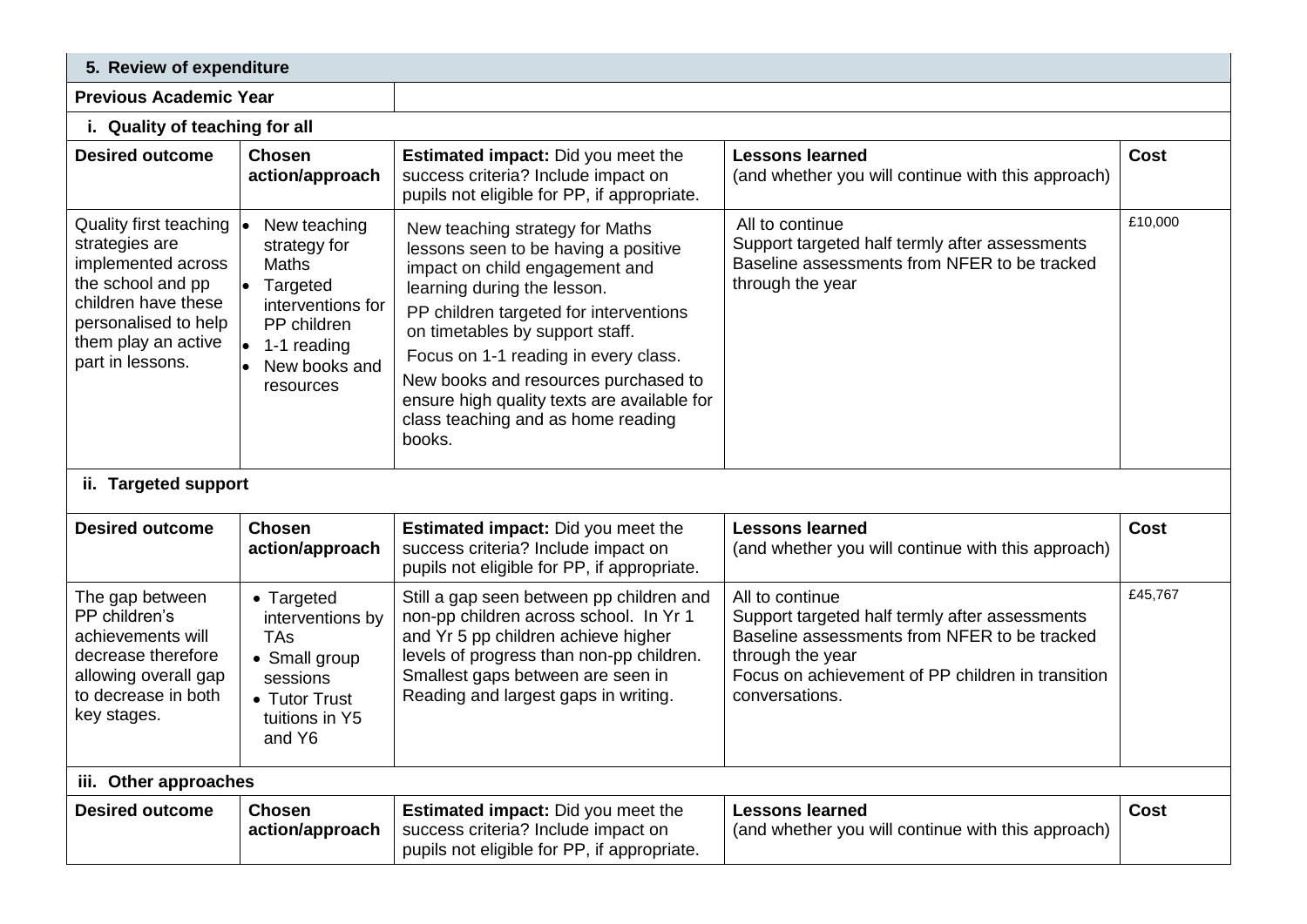### **KS1 and KS2 outcomes**

### **GD in brackets**

# *Reading*

|        |               |               |       |                | <b>PP</b>     |       |               | Non-PP        |       |
|--------|---------------|---------------|-------|----------------|---------------|-------|---------------|---------------|-------|
|        | <b>Cohort</b> | <b>Number</b> | %     | <b>Cohort</b>  | <b>Number</b> | %     | <b>Cohort</b> | <b>Number</b> | %     |
| Year 1 | 28            | 22(3)         | 79%   | 3              | 2(1)          | 66%   | 25            | 20(2)         | 80%   |
|        |               |               | (11%) |                |               | (33%) |               |               | (8%)  |
| Year 2 | 29            | 23(7)         | 79%   | 4              | 2(0)          | 50%   | 25            | 21(7)         | 84%   |
|        |               |               | (24%) |                |               | (0%)  |               |               | (28%) |
| Year 3 | 25            | 20(5)         | 77%   | 6              | 3(0)          | 50%   | 19            | 17(5)         | 89%   |
|        |               |               | (20%) |                |               | (0%)  |               |               | (26%) |
| Year 4 | 26            | 18(6)         | 69%   | $\overline{7}$ | 3(0)          | 43%   | 19            | 15(6)         | 79%   |
|        |               |               | (23%) |                |               | (0%)  |               |               | (32%) |
| Year 5 | 26            | 19(4)         | 73%   | 3              | 2(0)          | 67%   | 23            | 17(4)         | 74%   |
|        |               |               | (15%) |                |               | (0%)  |               |               | (17%) |
| Year 6 | 30            | 20(7)         | 67%   | 9              | 5(1)          | 56%   | 21            | 15(6)         | 71%   |
|        |               |               | (23%) |                |               | (11%) |               |               | (29%) |

## *Writing*

|      |               |               |       |               | <b>PP</b>     |       |               | Non-PP        |       |
|------|---------------|---------------|-------|---------------|---------------|-------|---------------|---------------|-------|
|      | <b>Cohort</b> | <b>Number</b> | %     | <b>Cohort</b> | <b>Number</b> | %     | <b>Cohort</b> | <b>Number</b> | %     |
| Year | 28            | 20(2)         | 71%   | 3             | 1(1)          | 33%   | 25            | 19(1)         | 76%   |
| 1    |               |               | (8%)  |               |               | (33%) |               |               | (4%)  |
| Year | 29            | 22(3)         | 76%   | 4             | 2(0)          | 50%   | 25            | 20(3)         | 80%   |
| 2    |               |               | (10%) |               |               | (0%)  |               |               | (15%) |
| Year | 25            | 19(3)         | 73%   | 6             | 3(0)          | 50%   | 19            | 16(3)         | 84%   |
| 3    |               |               | (12%) |               |               | (0%)  |               |               | (16%) |
| Year | 26            | 18(6)         | 69%   | 7             | 2(0)          | 29%   | 19            | 16(6)         | 84%   |
| 4    |               |               | (23%) |               |               | (0%)  |               |               | (32%) |
| Year | 26            | 20(3)         | 77%   | 3             | 2(0)          | 66%   | 23            | 18(3)         | 78%   |
| 5    |               |               | (12%) |               |               | (0%)  |               |               | (13%) |
| Year | 30            | 20(7)         | 67%   | 9             | 5(0)          | 56%   | 21            | 15(7)         | 71%   |
| 6    |               |               | (23%) |               |               | (0%)  |               |               | (33%) |